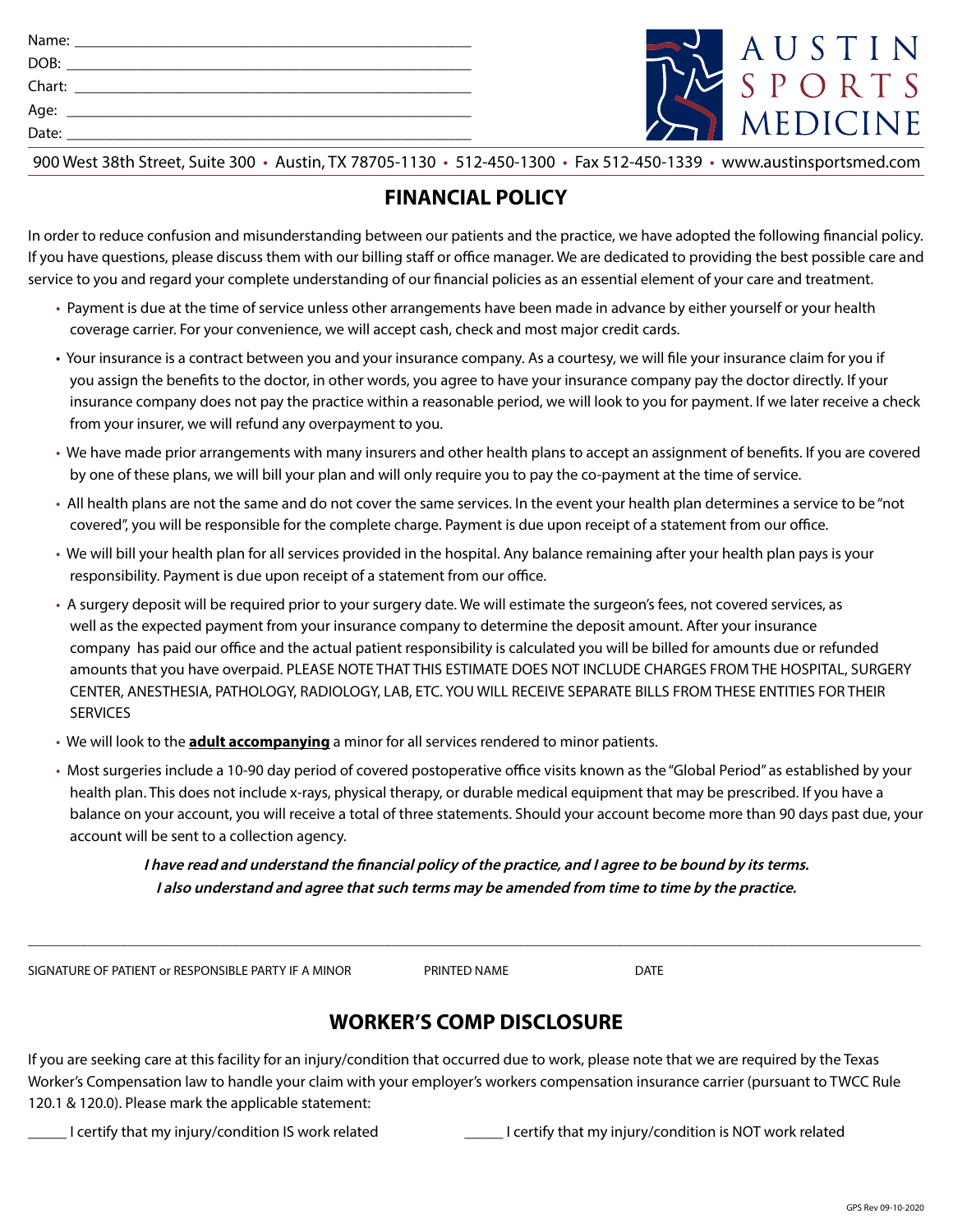| DOB:   | <u> 1980 - Jan Barbarat, martin da basar da basar da basar da basar da basar da basar da basar da basar da basar</u> |
|--------|----------------------------------------------------------------------------------------------------------------------|
| Chart: | <u> 1980 - Jan Samuel Barbara, martin da shekara 1980 - Ang Panganan ang Pangangang Barbara</u>                      |
| Age:   |                                                                                                                      |
| Date:  |                                                                                                                      |



#### **PATIENT INFORMATION**

*\*\*\* All sections MUST be completed. If not applicable, please indicate as "N/A" \*\*\**

| <b>Patient Information:</b> |                                                                                   |  |                                                                                                                                         |
|-----------------------------|-----------------------------------------------------------------------------------|--|-----------------------------------------------------------------------------------------------------------------------------------------|
|                             |                                                                                   |  |                                                                                                                                         |
|                             |                                                                                   |  |                                                                                                                                         |
|                             |                                                                                   |  |                                                                                                                                         |
|                             |                                                                                   |  |                                                                                                                                         |
|                             |                                                                                   |  |                                                                                                                                         |
|                             |                                                                                   |  |                                                                                                                                         |
|                             |                                                                                   |  |                                                                                                                                         |
|                             | Ethnicity: $\Box$ Decline $\Box$ Hispanic or Latino $\Box$ Non Hispanic or Latino |  |                                                                                                                                         |
|                             |                                                                                   |  |                                                                                                                                         |
|                             |                                                                                   |  |                                                                                                                                         |
|                             |                                                                                   |  |                                                                                                                                         |
|                             |                                                                                   |  |                                                                                                                                         |
|                             |                                                                                   |  |                                                                                                                                         |
|                             |                                                                                   |  |                                                                                                                                         |
| <b>Referred By:</b>         |                                                                                   |  |                                                                                                                                         |
|                             |                                                                                   |  | □ Doctor □ Hospital/Clinic □ Patient □ Friend/Co-Worker □ Family Member □ Employer □ TV □ Internet □ Radio □ Other                      |
|                             |                                                                                   |  |                                                                                                                                         |
|                             |                                                                                   |  |                                                                                                                                         |
|                             |                                                                                   |  | I authorize Austin Sports Medicine to release treatment/account information to the following people: __________________________________ |

#### **MEDICAL INSURANCE INFORMATION**

\_\_\_\_\_\_\_\_\_\_\_\_\_\_\_\_\_\_\_\_\_\_\_\_\_\_\_\_\_\_\_\_\_\_\_\_\_\_\_\_\_\_\_\_\_\_\_\_\_\_\_\_\_\_\_\_\_\_\_\_\_\_\_\_\_\_\_\_\_\_\_\_\_\_\_\_\_\_\_\_\_\_\_\_\_\_\_\_\_\_\_\_\_\_\_\_\_\_\_\_\_\_\_\_\_\_\_\_\_\_\_\_\_\_\_

*\*\*\* Complete with insured's information \*\*\**

|                 |  |  | Date of Birth ___________________ |  |                                                     |  |
|-----------------|--|--|-----------------------------------|--|-----------------------------------------------------|--|
|                 |  |  |                                   |  |                                                     |  |
|                 |  |  |                                   |  |                                                     |  |
|                 |  |  |                                   |  |                                                     |  |
|                 |  |  |                                   |  | State $\frac{1}{\sqrt{2}}$ Zip $\frac{1}{\sqrt{2}}$ |  |
|                 |  |  |                                   |  |                                                     |  |
| Employer $_{-}$ |  |  |                                   |  |                                                     |  |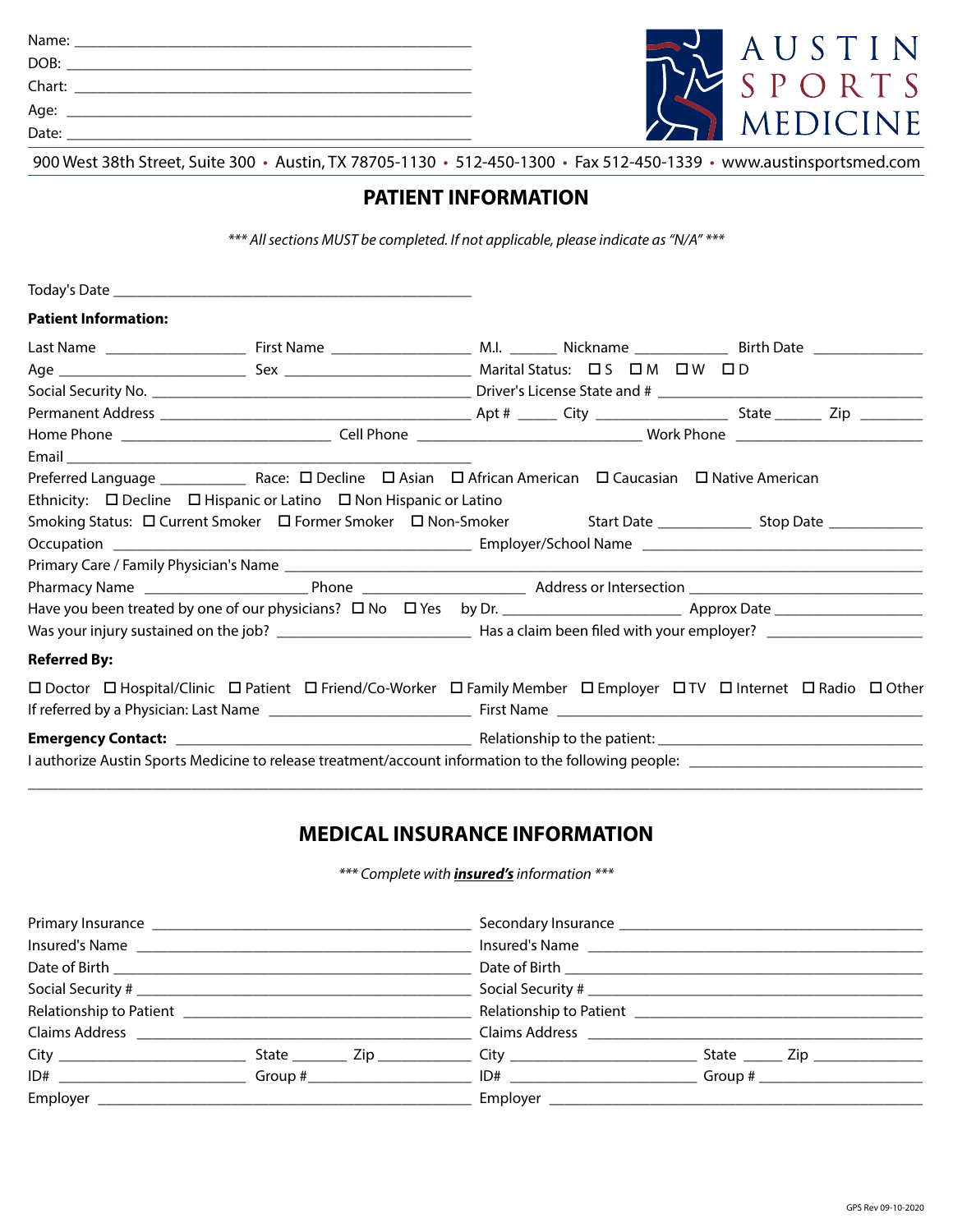| Chart: |                                                                                                                                                                                                                                |  |
|--------|--------------------------------------------------------------------------------------------------------------------------------------------------------------------------------------------------------------------------------|--|
|        | Age: the contract of the contract of the contract of the contract of the contract of the contract of the contract of the contract of the contract of the contract of the contract of the contract of the contract of the contr |  |
| Date:  | <u> 1980 - John Stein, Amerikaansk politiker (</u>                                                                                                                                                                             |  |
|        |                                                                                                                                                                                                                                |  |



### **Acknowledgement of Review of Notice of Privacy Practices**

Our Notice of Privacy Practices provides information about how we may use and disclose protected health information about you. The Notice contains a Patient Rights section describing your rights under the law. You have the right to review our Notice before signing this Consent. The terms of our Notice may change. If we change our Notice, you may obtain a revised copy by contacting our office.

You have the right to request that we restrict how protected health information about you is used or disclosed for treatment, payment or health care operations. We are not required to agree to this restriction, but if we do, we shall honor that agreement.

By signing this form, you consent to our use and disclosure of protected health information about you for treatment, payment and health care operations. You have the right to revoke this Consent, in writing, signed by you. However, such a revocation shall not affect any disclosures we have already made in reliance on your prior Consent. The Practice provides this form to comply with the Health Insurance Portability and Accountability Act of 1996 (HIPAA).

The patient understands that:

- Protected health information may be disclosed or used for treatment, payment or health care operations
- The Practice has a Notice of Privacy Practices and that the patient has the opportunity to review this Notice
- The patient has the right to restrict the uses of their information but the Practice does not have to agree to those restrictions
- The patient may revoke this Consent in writing at any time and all future disclosures will then cease
- The Practice may condition treatment upon the execution of this Consent.

| Patient Name:                                    | Account Number: |
|--------------------------------------------------|-----------------|
| Signature:                                       | Date:           |
| Relationship to Patient (if other than patient): |                 |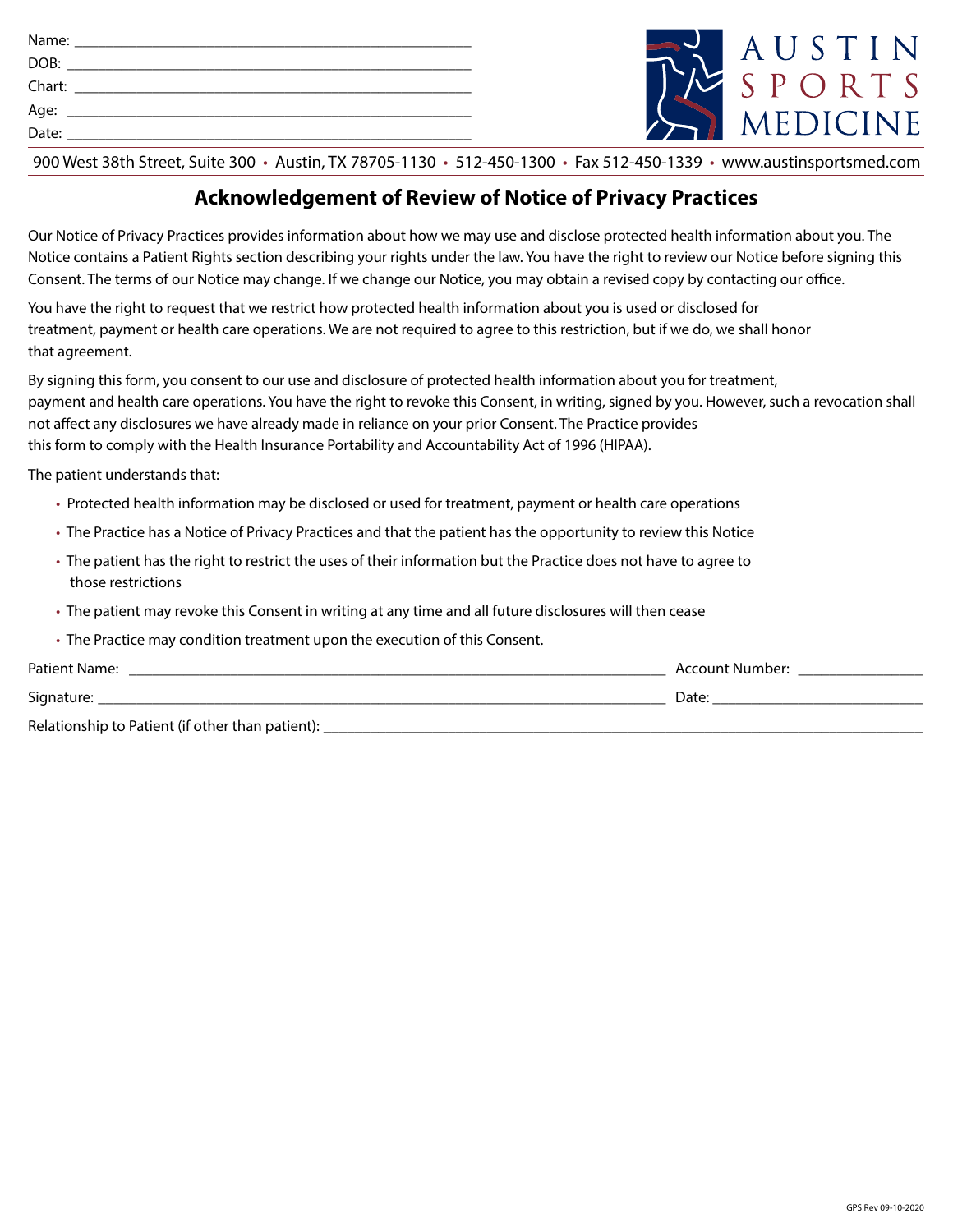Name: \_\_\_\_\_\_\_\_\_\_\_\_\_\_\_\_\_\_\_\_\_\_\_\_\_\_\_\_\_\_\_\_\_\_\_\_\_\_\_\_\_\_\_\_\_\_\_\_\_\_\_

DOB: \_\_\_\_\_\_\_\_\_\_\_\_\_\_\_\_\_\_\_\_\_\_\_\_\_\_\_\_\_\_\_\_\_\_\_\_\_\_\_\_\_\_\_\_\_\_\_\_\_\_\_\_

Chart: \_\_\_\_\_\_\_\_\_\_\_\_\_\_\_\_\_\_\_\_\_\_\_\_\_\_\_\_\_\_\_\_\_\_\_\_\_\_\_\_\_\_\_\_\_\_\_\_\_\_\_

Age: \_\_\_\_\_\_\_\_\_\_\_\_\_\_\_\_\_\_\_\_\_\_\_\_\_\_\_\_\_\_\_\_\_\_\_\_\_\_\_\_\_\_\_\_\_\_\_\_\_\_\_\_

Date: \_\_\_\_\_\_\_\_\_\_\_\_\_\_\_\_\_\_\_\_\_\_\_\_\_\_\_\_\_\_\_\_\_\_\_\_\_\_\_\_\_\_\_\_\_\_\_\_\_\_\_\_



900 West 38th Street, Suite 300 • Austin, TX 78705-1130 • 512-450-1300 • Fax 512-450-1339 • www.austinsportsmed.com

## **MEDICAL HISTORY**

| <b>ILLNESSES / REVIEW OF SYSTEMS (Provide details to all yes answers)</b><br>No<br><b>Details</b><br>Yes |        |                                                                                                                                                                  | <b>Medication</b> | Yes    | <b>DRUG ALLERGIES (Check yes or no)</b><br>No |                                               |  |
|----------------------------------------------------------------------------------------------------------|--------|------------------------------------------------------------------------------------------------------------------------------------------------------------------|-------------------|--------|-----------------------------------------------|-----------------------------------------------|--|
| □                                                                                                        | □      |                                                                                                                                                                  |                   | $\Box$ | $\Box$                                        |                                               |  |
| □                                                                                                        | □      |                                                                                                                                                                  |                   |        |                                               |                                               |  |
| □                                                                                                        | □      |                                                                                                                                                                  |                   |        |                                               |                                               |  |
| □                                                                                                        | □      |                                                                                                                                                                  |                   |        |                                               |                                               |  |
| □                                                                                                        | □      |                                                                                                                                                                  |                   |        |                                               |                                               |  |
| □                                                                                                        | □      |                                                                                                                                                                  |                   |        | $\Box$                                        |                                               |  |
| □                                                                                                        | □      |                                                                                                                                                                  |                   |        |                                               |                                               |  |
| □                                                                                                        | □      |                                                                                                                                                                  |                   |        |                                               |                                               |  |
| □                                                                                                        | □      |                                                                                                                                                                  |                   |        |                                               |                                               |  |
| □                                                                                                        | □      |                                                                                                                                                                  |                   | Yes No |                                               |                                               |  |
| □                                                                                                        | □      |                                                                                                                                                                  |                   | $\Box$ | □                                             | <b>Diuretics</b>                              |  |
| □                                                                                                        | □      |                                                                                                                                                                  |                   | $\Box$ | $\Box$                                        | <b>Blood Thinners</b>                         |  |
| □                                                                                                        | □      |                                                                                                                                                                  |                   | $\Box$ | □                                             | Steroids/Cortisone                            |  |
| □                                                                                                        | □      |                                                                                                                                                                  |                   | □      | □                                             | <b>Weight Control</b>                         |  |
| □                                                                                                        | □      |                                                                                                                                                                  |                   | □      | □                                             | <b>Sleeping Pills</b>                         |  |
| □                                                                                                        | □      |                                                                                                                                                                  |                   | □      | □                                             | Antibiotics                                   |  |
| □                                                                                                        | □      |                                                                                                                                                                  |                   | $\Box$ | □                                             | Pain Pills                                    |  |
| □                                                                                                        | □      |                                                                                                                                                                  |                   | □      | □                                             | Aspirin                                       |  |
| □                                                                                                        | □      |                                                                                                                                                                  |                   | $\Box$ | □                                             | Anti-inflammatories (e.g. Advil)              |  |
| □                                                                                                        | □      |                                                                                                                                                                  |                   | □      | $\Box$                                        | Herbals/Vitamins/Supplements                  |  |
| □                                                                                                        | □      |                                                                                                                                                                  |                   | □      | □                                             | Other                                         |  |
| □                                                                                                        | □      |                                                                                                                                                                  |                   |        |                                               |                                               |  |
| □                                                                                                        | □      |                                                                                                                                                                  |                   |        |                                               |                                               |  |
| □                                                                                                        | $\Box$ | PREVIOUS & FUTURE DENTAL PROCEDURES (type and dates) _                                                                                                           |                   |        |                                               |                                               |  |
| □                                                                                                        | $\Box$ |                                                                                                                                                                  |                   |        |                                               |                                               |  |
| □                                                                                                        | □      | <b>RECENT TEST RESULTS</b> (EKG, check x-ray, blood or HIV tests, etc.) <b>EXALL AND THE CONSTRANT TEST RESULTS</b> (EKG, check x-ray, blood or HIV tests, etc.) |                   |        |                                               |                                               |  |
| □                                                                                                        | □      |                                                                                                                                                                  |                   |        |                                               |                                               |  |
| □                                                                                                        | □      |                                                                                                                                                                  |                   |        |                                               | For Office Use only<br><b>Date / Initials</b> |  |
| <b>WOMEN ONLY</b>                                                                                        |        |                                                                                                                                                                  |                   |        |                                               |                                               |  |
|                                                                                                          |        |                                                                                                                                                                  |                   |        |                                               |                                               |  |
|                                                                                                          |        |                                                                                                                                                                  |                   |        |                                               |                                               |  |
|                                                                                                          |        |                                                                                                                                                                  |                   |        |                                               |                                               |  |

Date Last Period Started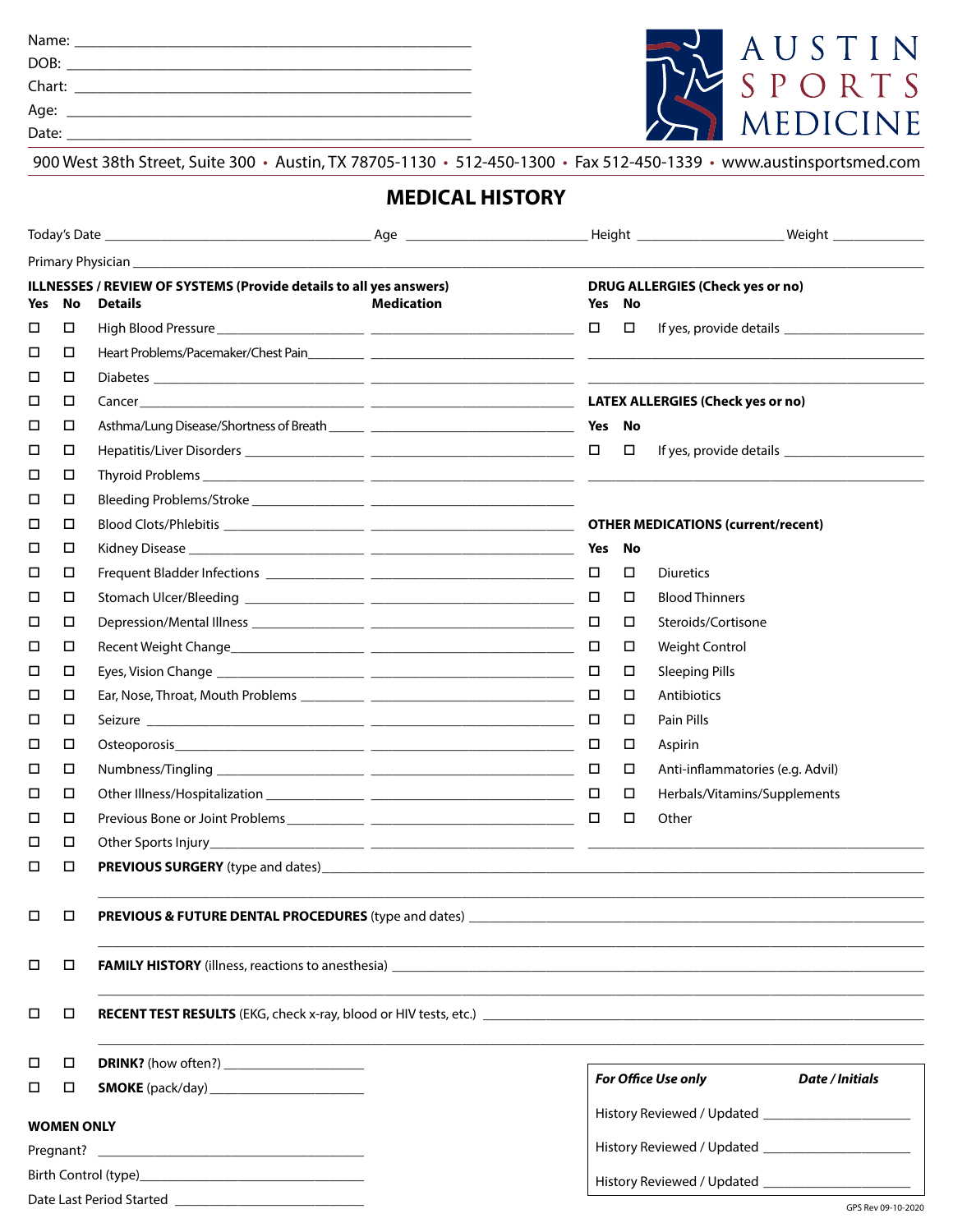Name: \_\_\_\_\_\_\_\_\_\_\_\_\_\_\_\_\_\_\_\_\_\_\_\_\_\_\_\_\_\_\_\_\_\_\_\_\_\_\_\_\_\_\_\_\_\_\_\_\_\_\_

DOB: \_\_\_\_\_\_\_\_\_\_\_\_\_\_\_\_\_\_\_\_\_\_\_\_\_\_\_\_\_\_\_\_\_\_\_\_\_\_\_\_\_\_\_\_\_\_\_\_\_\_\_\_

Chart: \_\_\_\_\_\_\_\_\_\_\_\_\_\_\_\_\_\_\_\_\_\_\_\_\_\_\_\_\_\_\_\_\_\_\_\_\_\_\_\_\_\_\_\_\_\_\_\_\_\_\_

Age: \_\_\_\_\_\_\_\_\_\_\_\_\_\_\_\_\_\_\_\_\_\_\_\_\_\_\_\_\_\_\_\_\_\_\_\_\_\_\_\_\_\_\_\_\_\_\_\_\_\_\_\_

Date: \_\_\_\_\_\_\_\_\_\_\_\_\_\_\_\_\_\_\_\_\_\_\_\_\_\_\_\_\_\_\_\_\_\_\_\_\_\_\_\_\_\_\_\_\_\_\_\_\_\_\_\_



900 West 38th Street, Suite 300 • Austin, TX 78705-1130 • 512-450-1300 • Fax 512-450-1339 • www.austinsportsmed.com

## **REVIEW OF SYSTEMS**

| <b>NAME</b>                                                                                                               |                                                                      |                                                                                 | <b>DATE</b>                                     | <b>CHART#</b>                                                                                                                                                                                                                             |
|---------------------------------------------------------------------------------------------------------------------------|----------------------------------------------------------------------|---------------------------------------------------------------------------------|-------------------------------------------------|-------------------------------------------------------------------------------------------------------------------------------------------------------------------------------------------------------------------------------------------|
| Please check which applies to you and describe, or check "No problem:"                                                    |                                                                      |                                                                                 |                                                 |                                                                                                                                                                                                                                           |
| General:<br>$\square$ No problem<br>$\square$ Fever<br>$\Box$ Recent weight changes                                       | $\square$ Weakness                                                   | $\square$ Fatigue                                                               | $\Box$ Headaches                                |                                                                                                                                                                                                                                           |
| Skin:<br>$\square$ No problem<br>$\square$ Rashes<br>$\square$ Swelling                                                   | $\Box$ Eruptions<br>$\square$ Discoloration                          | $\square$ Dryness<br>$\square$ Changes in skin/hair/nails                       | $\square$ Jaundice                              | and the control of the control of the control of the control of the control of the control of the control of the                                                                                                                          |
| Eyes:<br>$\square$ No problem<br>$\square$ Double vision                                                                  | $\square$ Burning eyes                                               | $\square$ Seeing spots                                                          |                                                 |                                                                                                                                                                                                                                           |
| Ears/Nose/Throat:<br>$\square$ No problem<br>$\square$ Hoarseness<br>$\square$ Sinus pain<br>$\Box$ Difficulty swallowing | $\Box$ Head colds<br>$\square$ Earache                               | $\Box$ Obstruction<br>$\Box$ Hearing loss<br>$\square$ Soreness/redness of gums | $\square$ Nasal drainage<br>$\Box$ Hearing aids | <u> 1980 - Johann John Stone, markin basar (b. 1980)</u><br><u> 1989 - Johann Stoff, amerikansk politiker (d. 1989)</u>                                                                                                                   |
| Musculoskeletal:                                                                                                          |                                                                      |                                                                                 |                                                 |                                                                                                                                                                                                                                           |
| $\square$ No problem<br>$\Box$ Joint pain                                                                                 | $\square$ Swelling                                                   | $\square$ Stiffness                                                             | $\square$ Deformity                             |                                                                                                                                                                                                                                           |
| <b>Pulmonary:</b><br>$\square$ No problem<br>$\square$ Asthma<br>$\square$ Shortness of breath                            | $\square$ Bronchitis                                                 | $\Box$ Pneumonia<br>$\Box$ Difficulty breathing                                 |                                                 |                                                                                                                                                                                                                                           |
| Neurological:<br>$\square$ No problem<br>$\Box$ Fainting<br>$\Box$ Dizzy spells                                           | $\Box$ Blackouts                                                     | $\Box$ Paralysis                                                                | $\square$ Memory loss                           | the control of the control of the control of the control of the control of the control of the control of the control of the control of the control of the control of the control of the control of the control of the control             |
| Cardiovascular:<br>$\square$ No problem<br>$\Box$ Chest pain                                                              | $\Box$ Leg swelling<br>$\Box$ Rapid heartbeat $\Box$ Rheumatic fever | $\square$ Varicose veins<br>$\square$ Heart valve problems                      | $\Box$ Heart attack                             |                                                                                                                                                                                                                                           |
| <b>Endocrine:</b><br>$\square$ No problem<br>$\Box$ Fatigue                                                               | $\Box$ Hot or cold intolerance                                       |                                                                                 |                                                 |                                                                                                                                                                                                                                           |
| <b>Gastrointestinal:</b><br>$\square$ No problem<br>$\square$ Nausea<br>$\Box$ Heartburn<br>$\Box$ Ulcers                 | $\Box$ Vomiting<br>$\Box$ Hemorrhoids<br>$\Box$ Decrease in appetite | $\square$ Diarrhea<br>$\square$ Reflux                                          | $\Box$ Constipation<br>$\Box$ Blood in stools   | <u> 1989 - Johann Stoff, deutscher Stoff, der Stoff, der Stoff, der Stoff, der Stoff, der Stoff, der Stoff, der S</u><br>and the control of the control of the control of the control of the control of the control of the control of the |
| <b>Genitourinary:</b><br>$\square$ No problem<br>$\square$ Incontinence<br>$\Box$ Difficulty voiding                      | $\Box$ Blood in urine                                                | $\Box$ Urinary frequency/pain                                                   |                                                 |                                                                                                                                                                                                                                           |
| Male:<br>$\square$ No problem<br>$\Box$ Hernia<br>$\square$ Testicular problems                                           | $\Box$ Impotency                                                     | $\Box$ Infertility                                                              | $\square$ Penile problems                       |                                                                                                                                                                                                                                           |
| <b>Female:</b><br>$\square$ No problem<br>$\square$ Pain                                                                  | $\square$ Discomfort                                                 | □ Vaginal discharge                                                             |                                                 |                                                                                                                                                                                                                                           |
| Hematological/Lymphatic:<br>$\square$ No problem<br>$\square$ Anemia                                                      | $\square$ Swollen glands                                             | $\square$ Easy bruising or bleeding                                             |                                                 |                                                                                                                                                                                                                                           |
| Psychological:<br>$\square$ No problem<br>$\square$ Nervousness<br>$\square$ Depression                                   | $\square$ Mood swings<br>$\Box$ Irritability                         | $\Box$ Insomnia                                                                 | $\Box$ Nightmares                               |                                                                                                                                                                                                                                           |
| Other:                                                                                                                    |                                                                      |                                                                                 |                                                 |                                                                                                                                                                                                                                           |